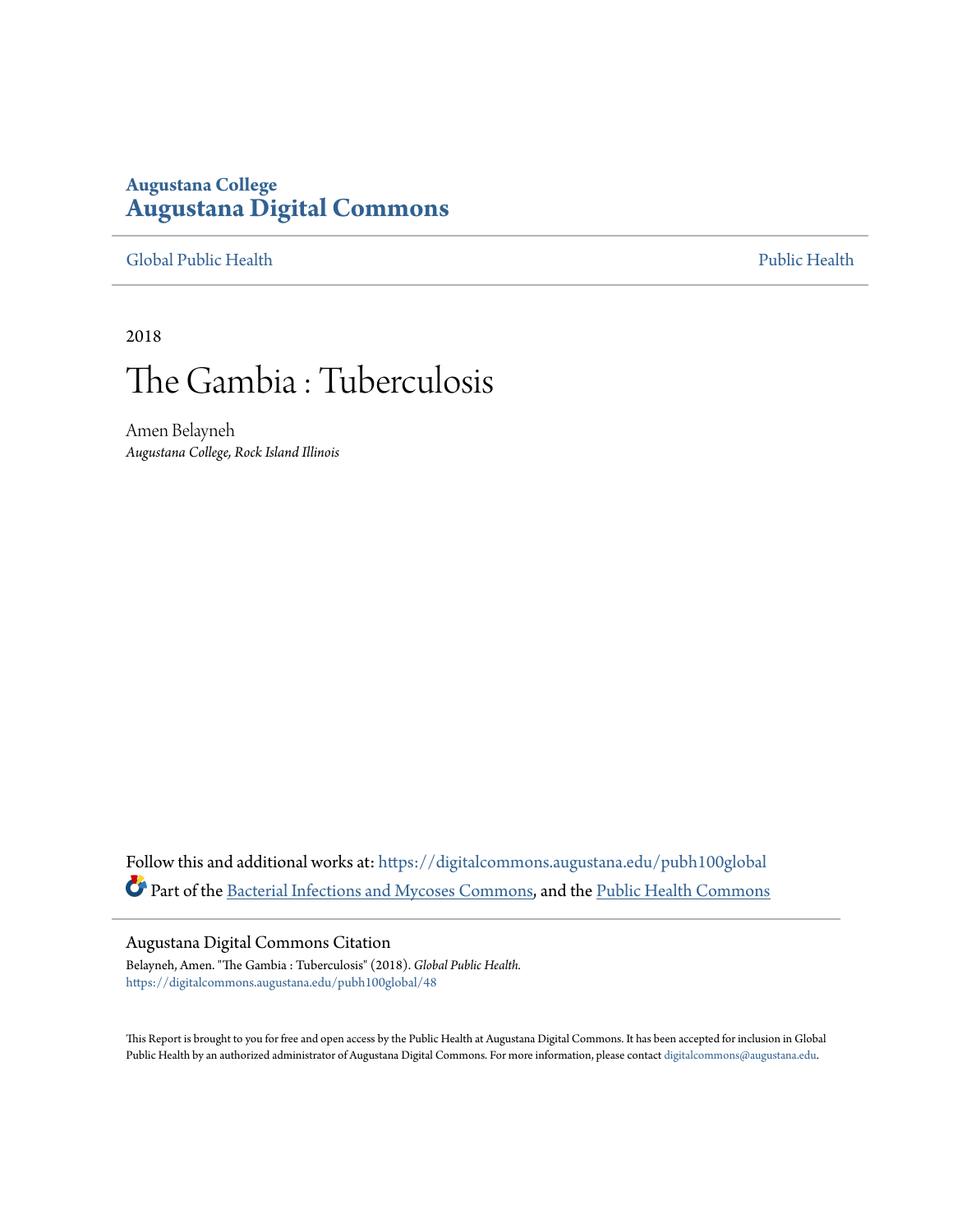## Tuberculosis in the Gambia



[Map of Gambia]. (2011, August). Retrieved February 2018, from www.ridebmx.com/freestyle-bike-riding-in-the-gambia-africa

#### Political structure:

The Gambia has a Multi democratic system which means there are more than two political parties that have a chance at gaining power. It has been governed by president Yahya Jammeh for twenty-two years. The Gambia has had a total of four elections which are held once every five years. The people elect the head of state, who serves as the president for a five-year term. The national assembly has 53 members, 48 are elected by the people to serve five years, while 5 members are appointed by the president.

#### Major challenges;

#### Internal challenges:

Some of the environmental challenges the Gambia faces include deforestation, desertification, and drought. It also has serious economic problems like high debt and interest rates. The Gambia is also highly affected by infectious diseases like tuberculosis.

#### External challenges:

The Gambia has a high external debt and is highly affected by the civil war in western Africa.

MAURITANIA Demographic information about the Gambia

Population Demographics:

The Gambia has a population of 2,137,587 in 2018. Its Total area is 11,295 km sq. It has a population density is 202.43 people per sq.km.

> The Gambia's crude death rate is 7.8 death per 1000 and its crude birth rate is 38.6 births per 1000. The capital city of the Gambia is Banjul. Religion:

 95.7% follow Sunni Islam, 4.2% follow Christianity particularly Roman Catholic, while 1% follow traditional religion.

Ethnicity: There are two major ethnic groups, Mandinka 42%, and Fula 18%.

#### Tuberculosis in the Gambia

Tuberculosis is an infectious disease that is caused by a bacterium called *Mycobacterium tuberculosis.* It is an airborne disease which means it can be transmitted by means of coughing, talking, and sneezing. Tuberculosis usually attacks the lungs in which case it is called pulmonary tuberculosis. However, it sometimes attacks outside of the lungs in which case it is called extrapulmonary tuberculosis. There are two types of TB, active and latent. Active TB is active and can be transmitted from an infected person to a non-infected person, while latent TB remains inactive in your body. If left untreated tuberculosis will lead to death. The people most at risk are young men and people in the age group ranging from 15-44. TB was the reason 1.5 million people lost